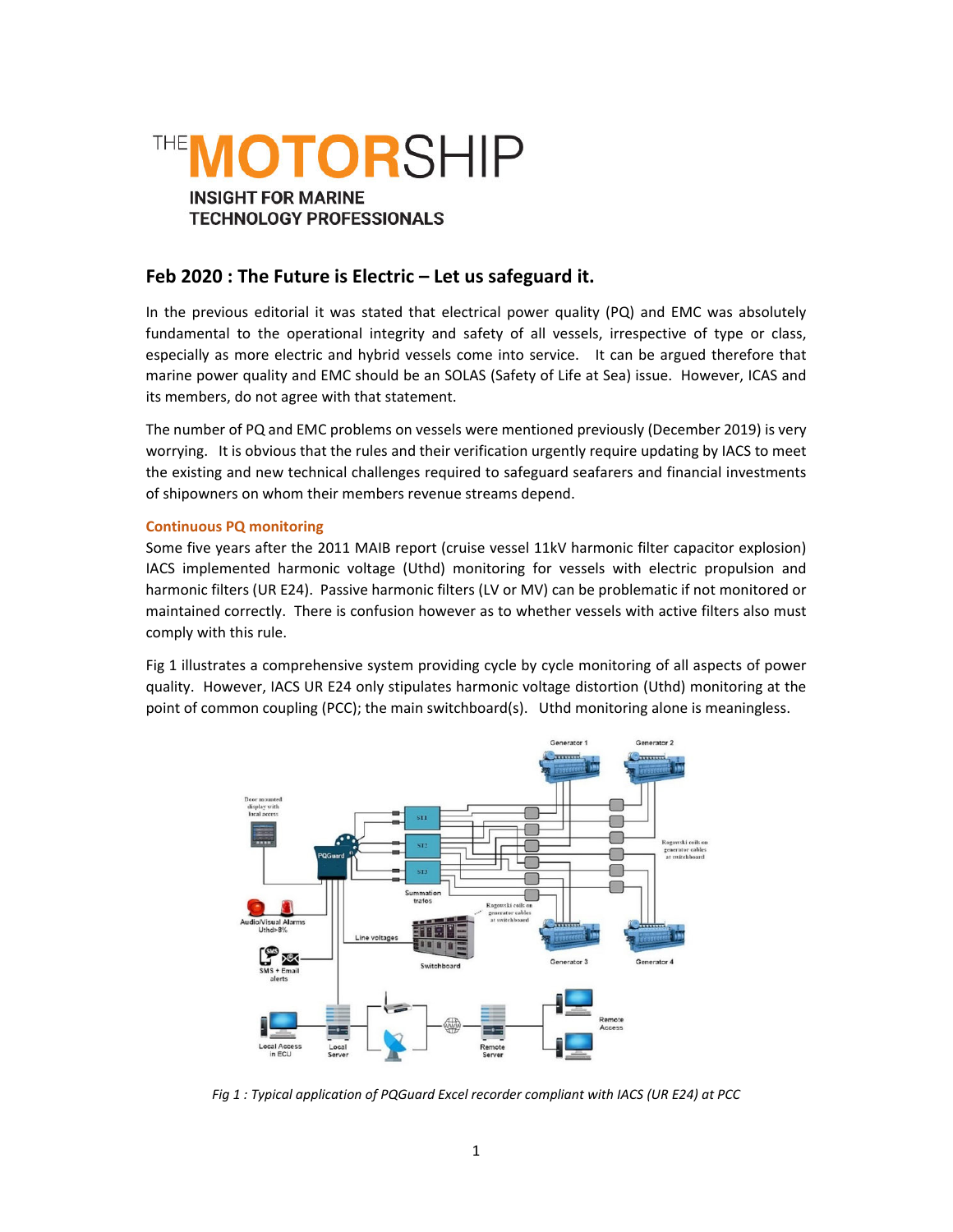The PCC only approach is not valid for vessels which also have significant non‐linear loads downstream (e.g. retrofitted multiple VFDs on cruise vessels) or on vessels with no electrical propulsion but significant non-linear loads. The vessels subjected to Harmonic Solutions Marine PQ surveys over the last 8‐9 years, where the voltage distortion was well above the 8% Uthd rule limit (i.e. 32%‐106% above), mainly utilised 24 pulse synchronous and cycloconverter drives. The excessive voltage distortions (Uthd) were due to i) the harmonic currents drawn by the converters ii) the switching voltage harmonics of the power devices and iii) the line notching. The frequency spectrums extended to over 10kHz on some vessels.

At present, vessels with multi-pulse main propulsion drives are exempt from UR E24. This illustrates that IACS are concerned with preventing capacitor explosions, and rightly so, but somewhat more relaxed in enforcing the 8% Uthd rule ?

Harmonics are one aspect of marine PQ. There are many others which can affect operational integrity and safety. Continuous PQ monitoring plays a crucial part and should be installed or all vessels, irrespective of the type of electric propulsion and/or on conventional vessels with a significant auxiliary drive loads with monitoring both at the PCC and at switchboard level where auxiliary drives are fed from. Conventional PQ recorders can be utilised or the more sophisticated cycle by cycle devices measuring harmonic voltages/currents to 30kHz (500<sup>th</sup> harmonic), capturing every cycle and over 5500 PQ parameters. Cycle by cycle recorders are also an important aid to detecting impending failures (Fig 2).



Fig 2 : Impending diode failure on PWM thruster drive detected using cycle by cycle PQ monitoring

Whether employed on PCC or distributed PQ monitoring, both conventional and cycle by cycle PQ systems offer the option of remote monitoring. Shipowners, from example, can monitor their vessels from anywhere in the world by their own staff or via contracted PQ expert third parties who can assume the responsibility for PQ.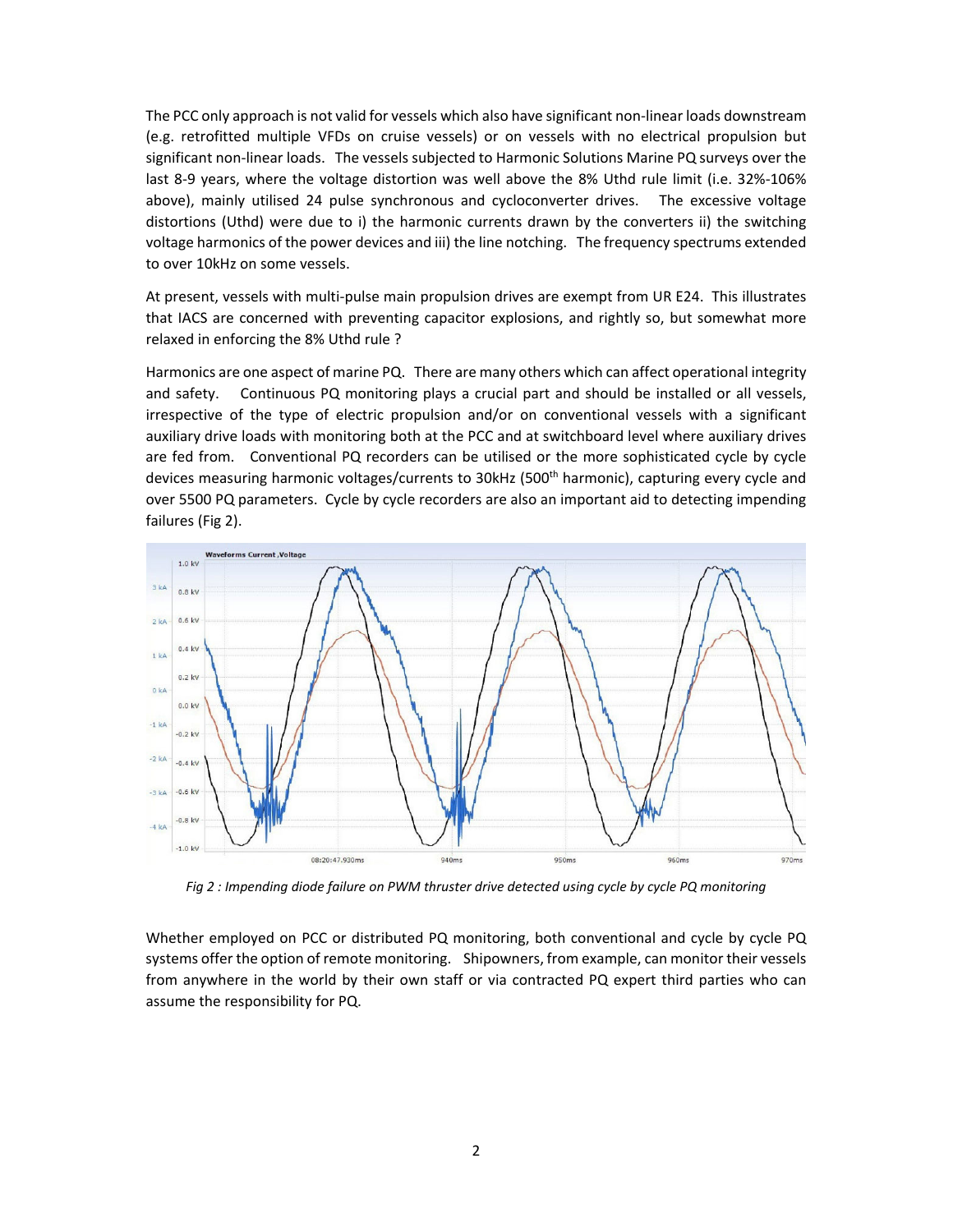## **PQ issues on existing vessels**

## **Excessive Background Uthd**

On vessels with electrical propulsion and/or a large percentage of electric drive loads, the problem is often not the Uthd (total harmonic voltage distortion) produced by the loads downstream but the excessive Uthd due to the main propulsion (or other large) drive loads connected to the powersystem. This causes serious problems for operation and reliability of sensitive loads downstream, not only on commercial vessels but also on warships. However, as with EMI, it is not always possible, financially, physically or technically, to the treat main propulsion Uthd at source. Other more affordable fixes therefore must be applied.



*Fig 3 : Sensorless active filters isolated the main propulsion Uthd (13.4%) from sensitive loads*

One non-invasive method of resolving the problem is to utilise 'sensorless' active filters in parallel with the respective transformer secondaries to harmonically isolate the source Uthd from the sensitive loads as shown (Fig 3). This example, a luxury yacht, experienced severe problems on 440V supplies when the 24 pulse propulsion drives were running. The installation of two 200A sensorless active filters reduced the Uthd at 440V from 13.4% to around 2% as shown. This solution has been applied successfully, including to warships, cruise vessels and drilling rigs.

## **General harmonic applications**

In applications for conventional active filters (e.g. mitigate large numbers retrofitted VFDs) it is important to optimise the rating and cost of active filter. Therefore at least 3% AC line or DC bus reactance is required in each VFD drive. Without the additional reactance) the harmonic current drawn from the filter will increase significantly (compared to without the filter), adversely affecting performance and possibility overloading the filter. Unfortunately, active filter suppliers rarely inform customers of this important requirement.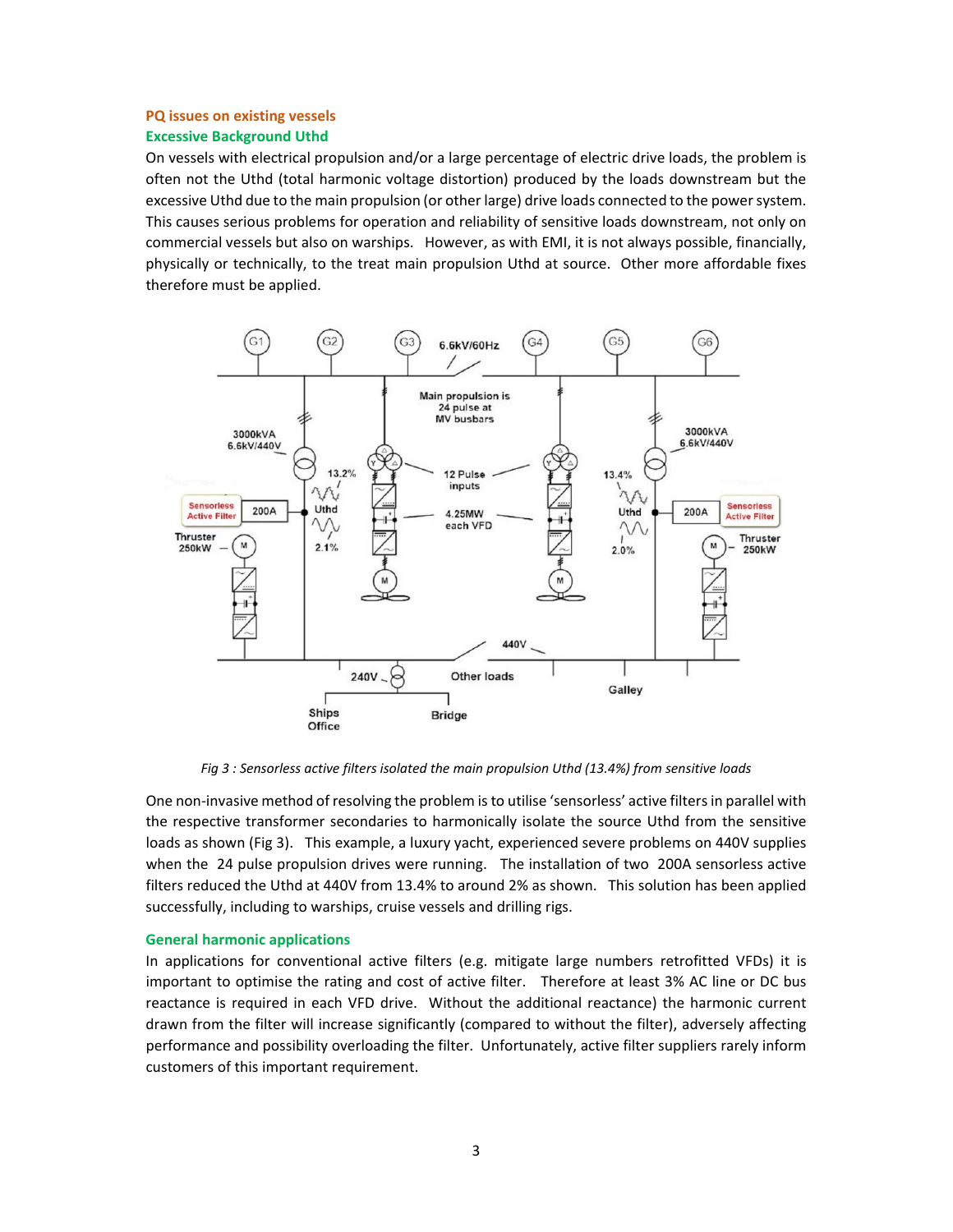High quality, series passive filters can offer excellent performance (<5% Ithd) for individual LV drives up to 2500kW (e.g. thrusters). However, less expensive than active filters, passive filters are not always suitable for multi-drive applications, mainly due to reactive power issues. Active front end AFE VFDs at light load have similar issues due to the capacitors in the L‐C‐L filter.

The decision as to whether passive or active filters are the better solution depends on the application where performance, cost, physical size/weight and maintainability are all are considerations. Detailed PQ measurements should be always carried beforehand.

#### **Common Mode Voltage**

Common mode voltage, Fig 4 (and current) is a clear and present danger to marine and offshore sectors. It is an unwanted by-product of AC PWM VFDs, inadequately covered in marine classification societies rules or practices. It is usually not measured during sea trials or during the retrofitting of VFDs yet the use of PWM VFDs as main propulsion drives is increasing, as are the serious problems due to common mode voltage and accompanying current (CMC).



*Fig 4 : Typical common mode voltage waveform (1.26kHz)*

There are two aspects of CMV; one is the disruptive effect of the voltage (at high frequencies) on susceptible equipment connected to the same ground (i.e. the hull). The example in Fig 5 shows a marine fire alarm and suppression system. Left trend, no VFDs running; RHS trend VFDs running and resultant spurious fire alarms.



*Fig 5 : Effect of common mode voltage due to VFDs on fire alarm and suppression system*